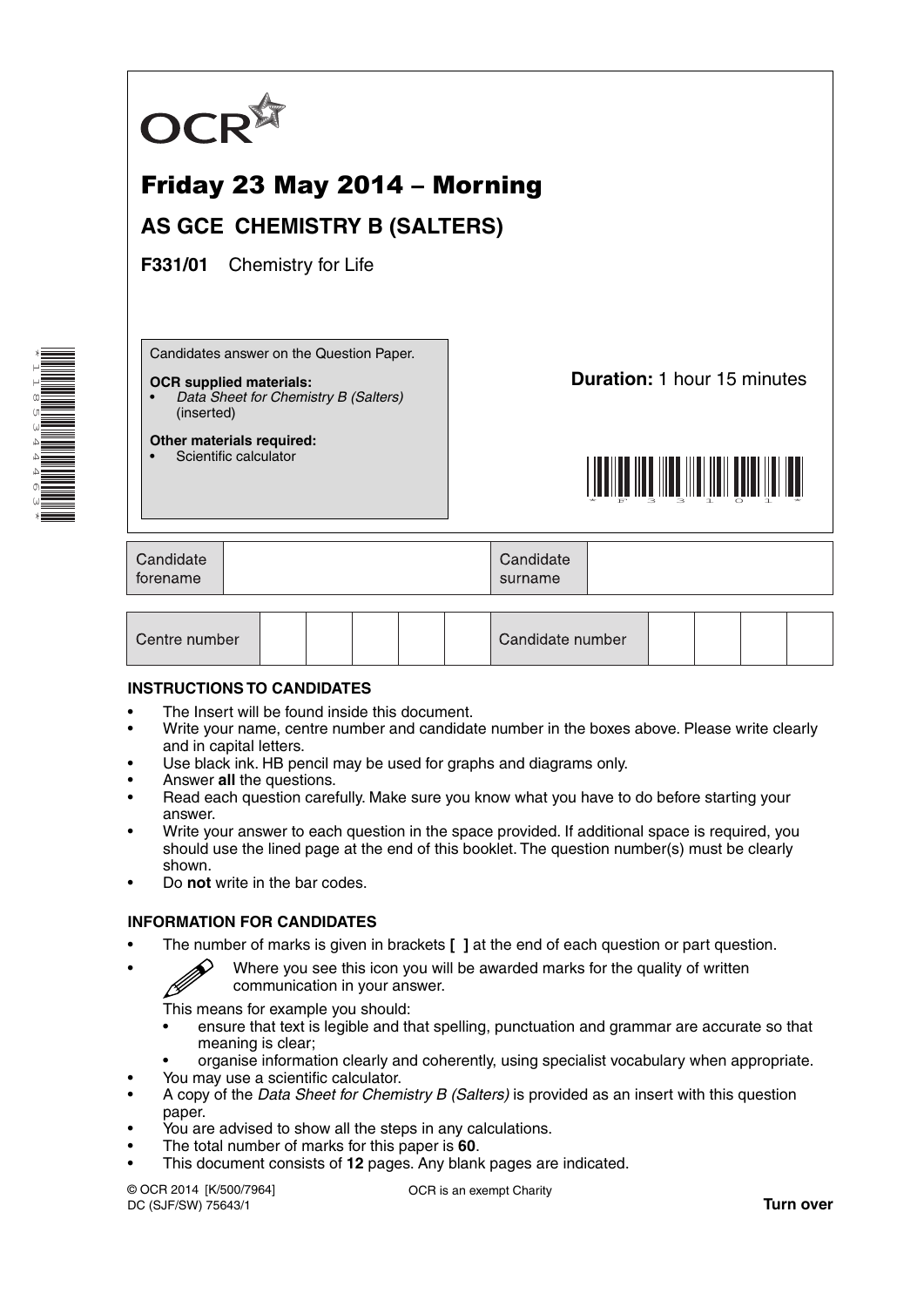#### Answer **all** the questions.

- **1** Alkenes are important in the chemical industry. Simple alkenes occur naturally and form a small percentage of the hydrocarbons in crude oil.
	- **(a)** Name the process used to separate individual groups of hydrocarbons in crude oil.

On which property of the hydrocarbons does this process depend? name of process ....................................................................................................................... property .................................................................................................................................... **[1]**

 **(b) (i)** Draw, in the boxes below, the **full** structural formulae for the hydrocarbons propane and propene.



 **(ii)** Give the term used to describe molecules, such as alkenes, containing a C=C bond.

...................................................................................................................................... **[1]**

**[1]**

**[1]**

- **(c)** About 10% of crude oil is converted into alkenes by the process of catalytic cracking.
	- **(i)** Write the equation for the cracking of decane to produce ethene and one other product. Use **molecular** formulae in your equation.
	- **(ii)** Heterogeneous catalysts are used in cracking.

Explain, in the context of catalysis, the term *heterogeneous* and describe the **first** stage in the mechanism of this type of catalysis.

*In your answer, you should use appropriate technical terms, spelled correctly.*

 ........................................................................................................................................... ........................................................................................................................................... ........................................................................................................................................... ...................................................................................................................................... **[2]**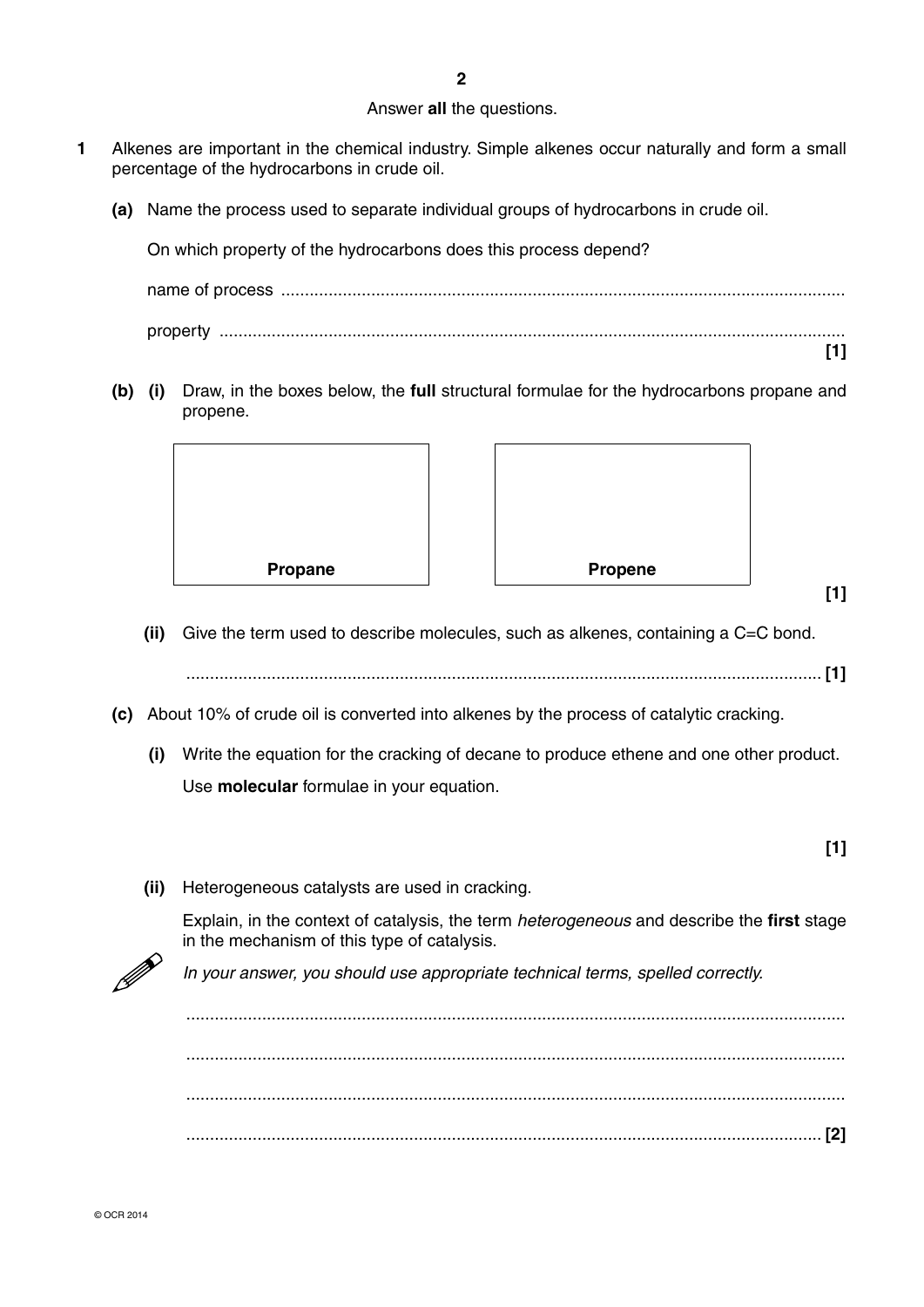**(iii)** The shorter chain alkanes produced in the cracking process are useful for blending in petrol, because they have higher octane numbers than the original molecules.

Explain what octane number measures and why a high octane number is desirable for a fuel.

 ........................................................................................................................................... ........................................................................................................................................... ........................................................................................................................................... ...................................................................................................................................... **[2] (iv)** The structure of ethane can be represented by the diagram below.  $\rm c$  —  $\rm c$ H H H H H H Explain the significance of the wedges and dotted lines in this structure. ........................................................................................................................................... ...................................................................................................................................... **[1] (v)** Reforming is another process used in the oil industry to produce hydrocarbons with high octane numbers. This process produces cyclic hydrocarbons and one other product. Name this other product. ...................................................................................................................................... **[1] (d)** Alkenes are also used in drilling oils. Some of these alkenes are structural isomers.  **(i)** Explain the meaning of the term *structural isomers.* ........................................................................................................................................... ........................................................................................................................................... ...................................................................................................................................... **[1]**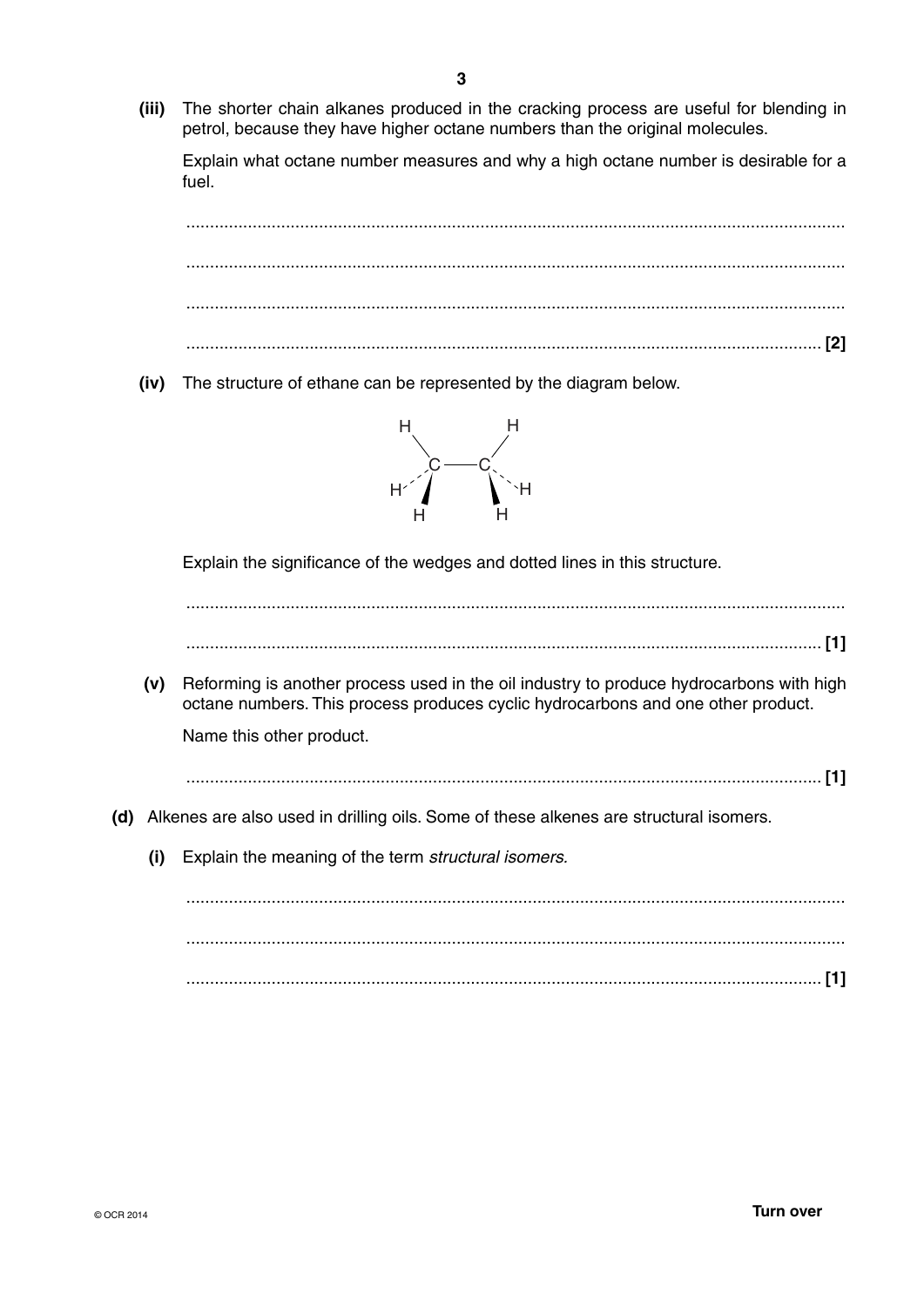**(ii)** Draw the **skeletal** structures for **three** alkene isomers of  $C_4H_8$ .



 **(e)** 'Isoprene' is produced and emitted into the atmosphere by many species of trees. It can be represented by the following formula.

## $CH<sub>2</sub>C(CH<sub>3</sub>)CHCH<sub>2</sub>$

Draw the **full** structural formula of isoprene.

 **[2]**

**[Total: 15]**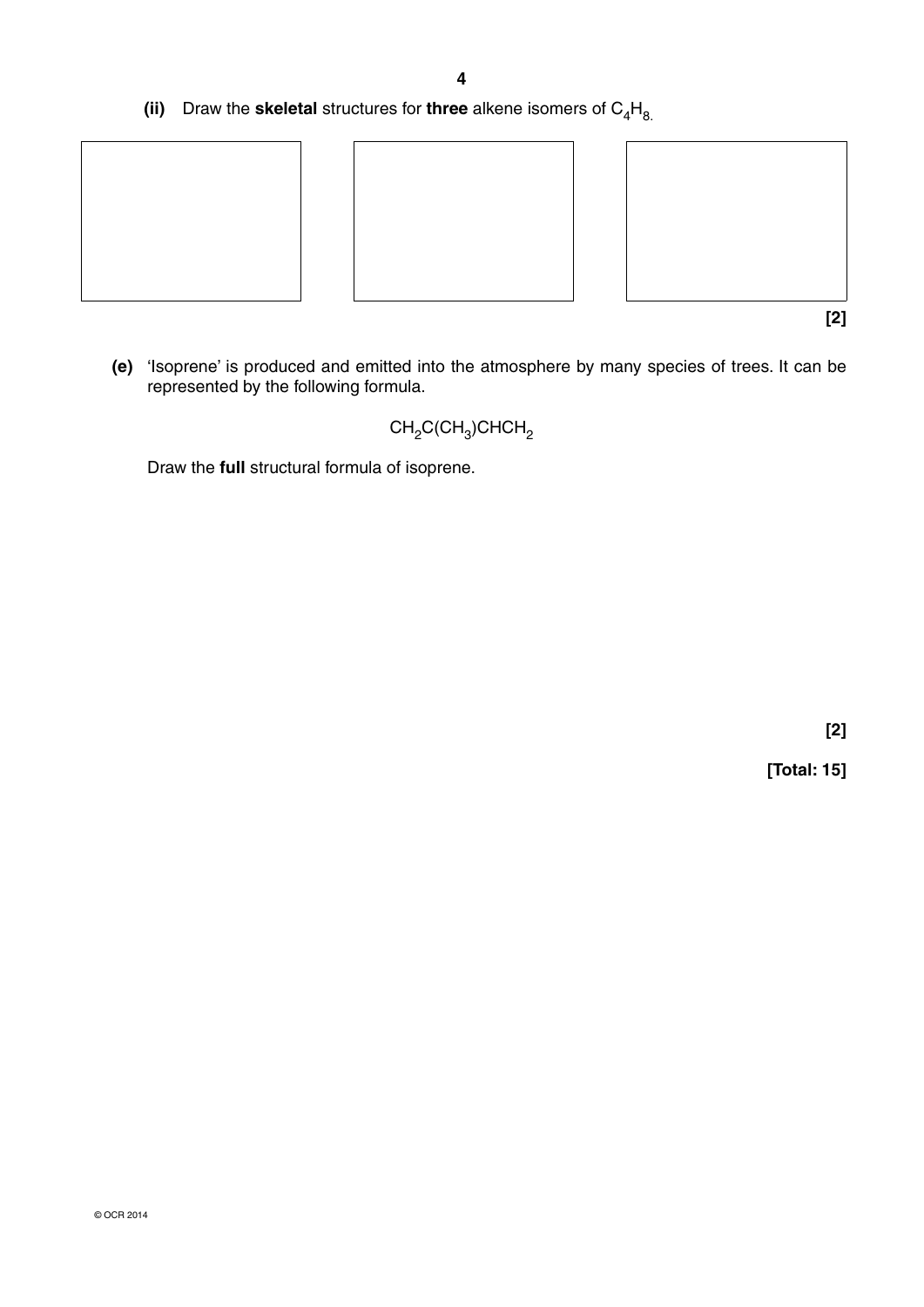- **2** Coal fired power stations produce the pollutant gas sulfur dioxide, SO<sub>2</sub>. This gas is toxic and produces 'acid rain'.
	- **(a)** The sulfur dioxide reacts with water and oxygen in the atmosphere to produce sulfuric acid,  $H_2SO_4$ .

Write a balanced equation for this reaction.

Include state symbols.

 **(b)** One way to reduce the sulfur dioxide emissions is to allow the waste gas from the power station to pass through a fine powder of calcium oxide. The following reaction takes place.

 $2CaO(s) + 2SO<sub>2</sub>(g) + O<sub>2</sub>(g) \rightarrow 2CaSO<sub>4</sub>(s)$ 

Explain why calcium oxide would be expected to react with sulfur dioxide.

 ................................................................................................................................................... .............................................................................................................................................. **[1]**

 **(c)** Both carbon and sulfur form dioxides when burnt.  $CO<sub>2</sub>$  is a linear molecule.  $SO<sub>2</sub>$  is a bent (v-shaped) molecule.



Explain why  $CO<sub>2</sub>$  is linear and  $SO<sub>2</sub>$  is a bent molecule.

Give the bond angle in  $SO_2$ .

 ................................................................................................................................................... ................................................................................................................................................... ................................................................................................................................................... ................................................................................................................................................... ................................................................................................................................................... Bond angle in SO2 ............................................................... **[4]**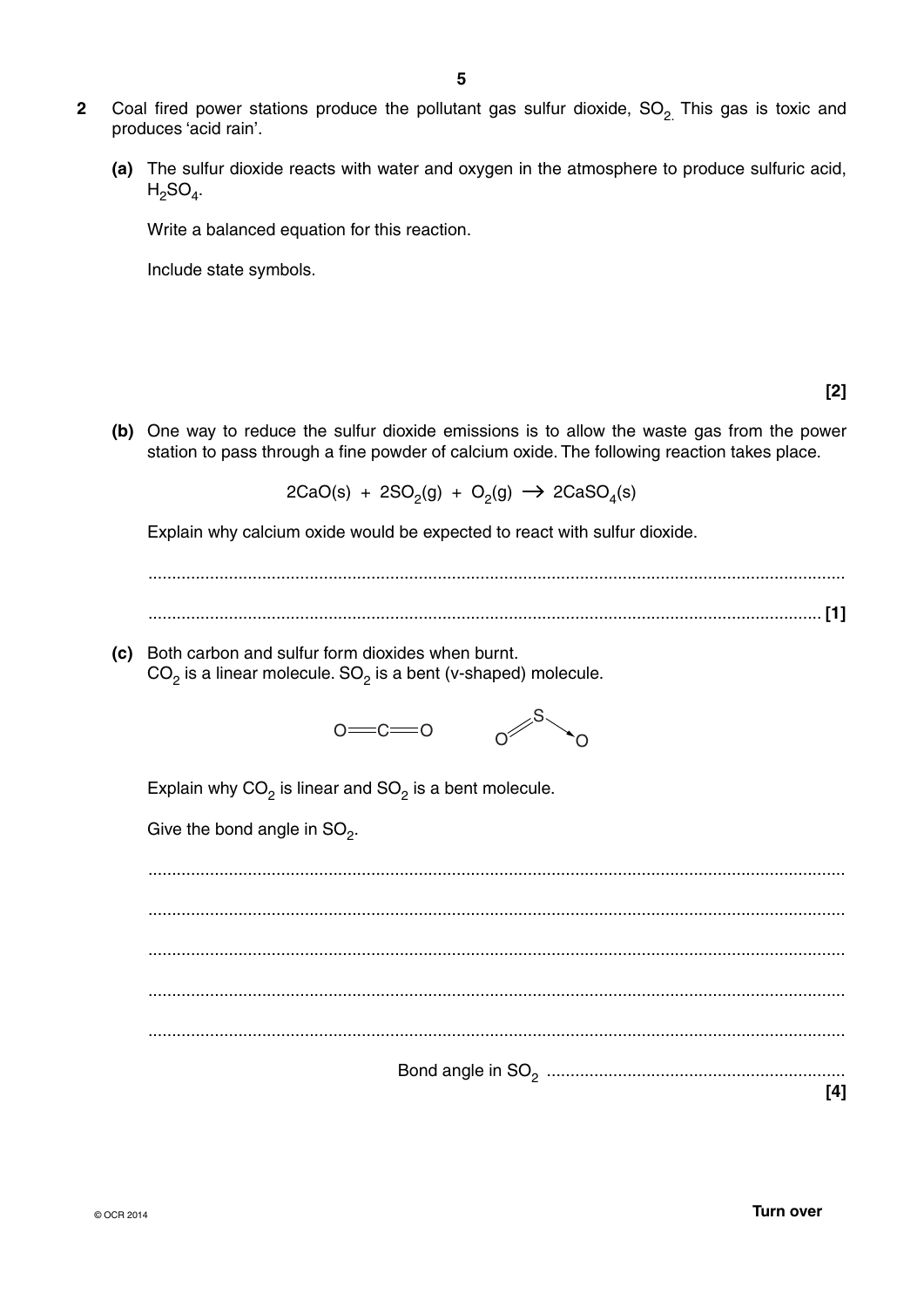**(d)** The sulfur dioxide is the result of sulfur impurities in the coal burning in air. In some coals, the sulfur content can be up to 10% by mass.

Calculate the mass of sulfur dioxide produced when 1.0 kg of coal is burnt. Assume the sulfur content to be 10% by mass.

mass of SO2 = ...................................................... g **[2]**

 **(e)** A more radical approach to cutting sulfur dioxide pollution is to use alternative energy generation methods, not dependent on fossil fuels.

One such method is to use 'nuclear energy'.

Suggest one advantage (other than production of less SO<sub>2</sub>) and one disadvantage of using nuclear energy compared to burning fossil fuels.

advantage ................................................................................................................................. ................................................................................................................................................... disadvantage ............................................................................................................................ ................................................................................................................................................... **[2]**

 **(f)** Carbon has a very high melting point and sulfur has a low melting point.

Name the type of bonding **and** structure in carbon and sulfur.

|               | <b>Type of bonding</b> | <b>Type of structure</b> |
|---------------|------------------------|--------------------------|
| Carbon        |                        |                          |
| <b>Sulfur</b> |                        |                          |

**[2]** 

**[Total: 13]**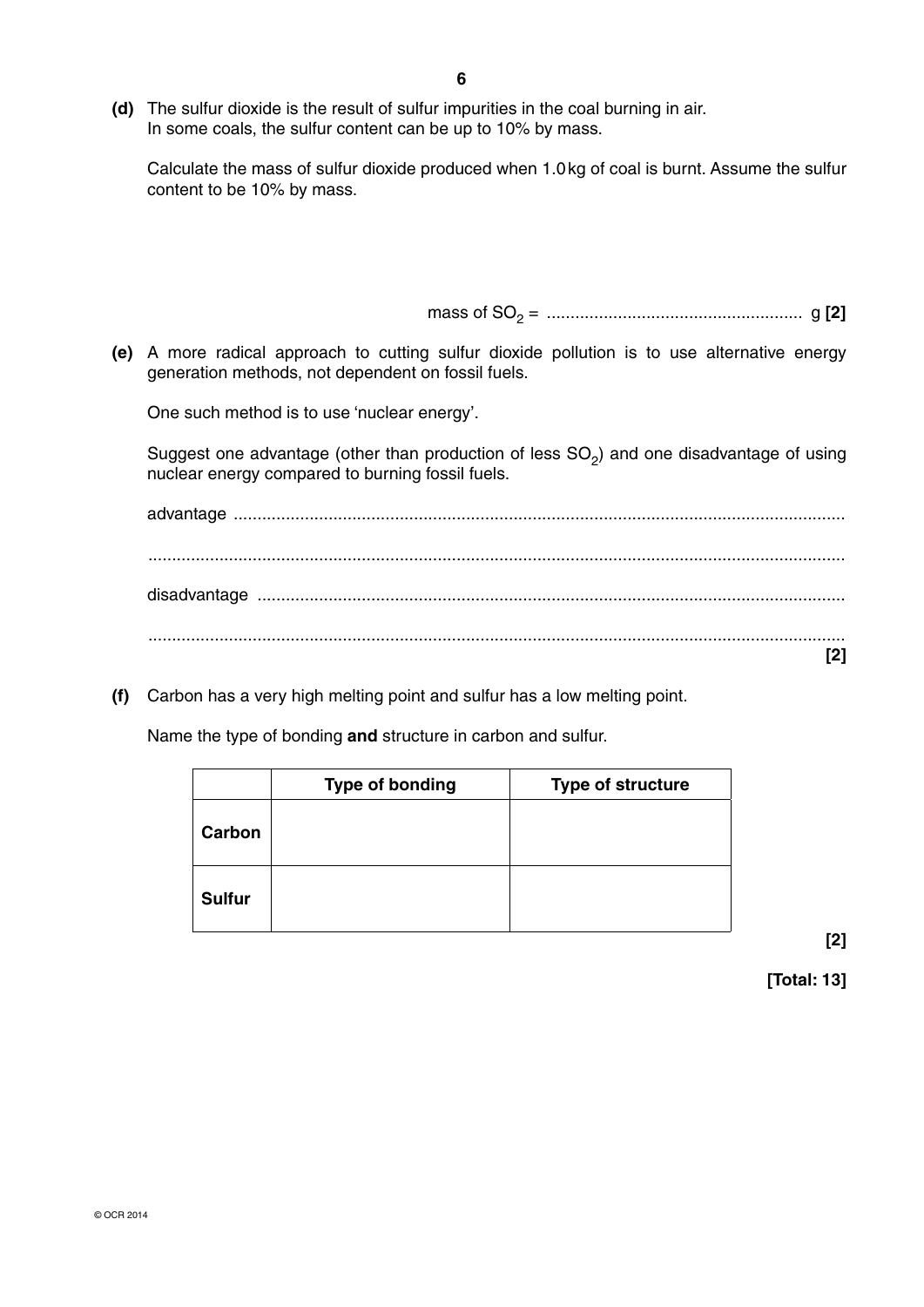### **3** Terrorists try to smuggle neutron-emitting material across international borders. Neutron detectors are used to combat this.

One material that can be used in neutron detectors is the isotope, boron-10.

 **(a)** Boron has two stable isotopes. Complete the table below to show their atomic structures.

| <b>Isotope</b> | Number of<br>protons | Number of<br>neutrons | Number of<br>electrons |
|----------------|----------------------|-----------------------|------------------------|
| Boron-10       |                      |                       |                        |
| Boron-11       |                      |                       |                        |

**[1]**

 **(b)** Analysis of a sample of boron by a time-of-flight mass spectrometer produced the following mass spectrum.



 **(i)** What information is given by the height of the two peaks on the mass spectrum?

 ........................................................................................................................................... ...................................................................................................................................... **[1]**

 **(ii)** Explain how the information given on a mass spectrum, such as the one shown above for boron, can be used to calculate the relative atomic mass of an element.

 ........................................................................................................................................... ........................................................................................................................................... ........................................................................................................................................... ...................................................................................................................................... **[2]**

© OCR 2014 **Turn over**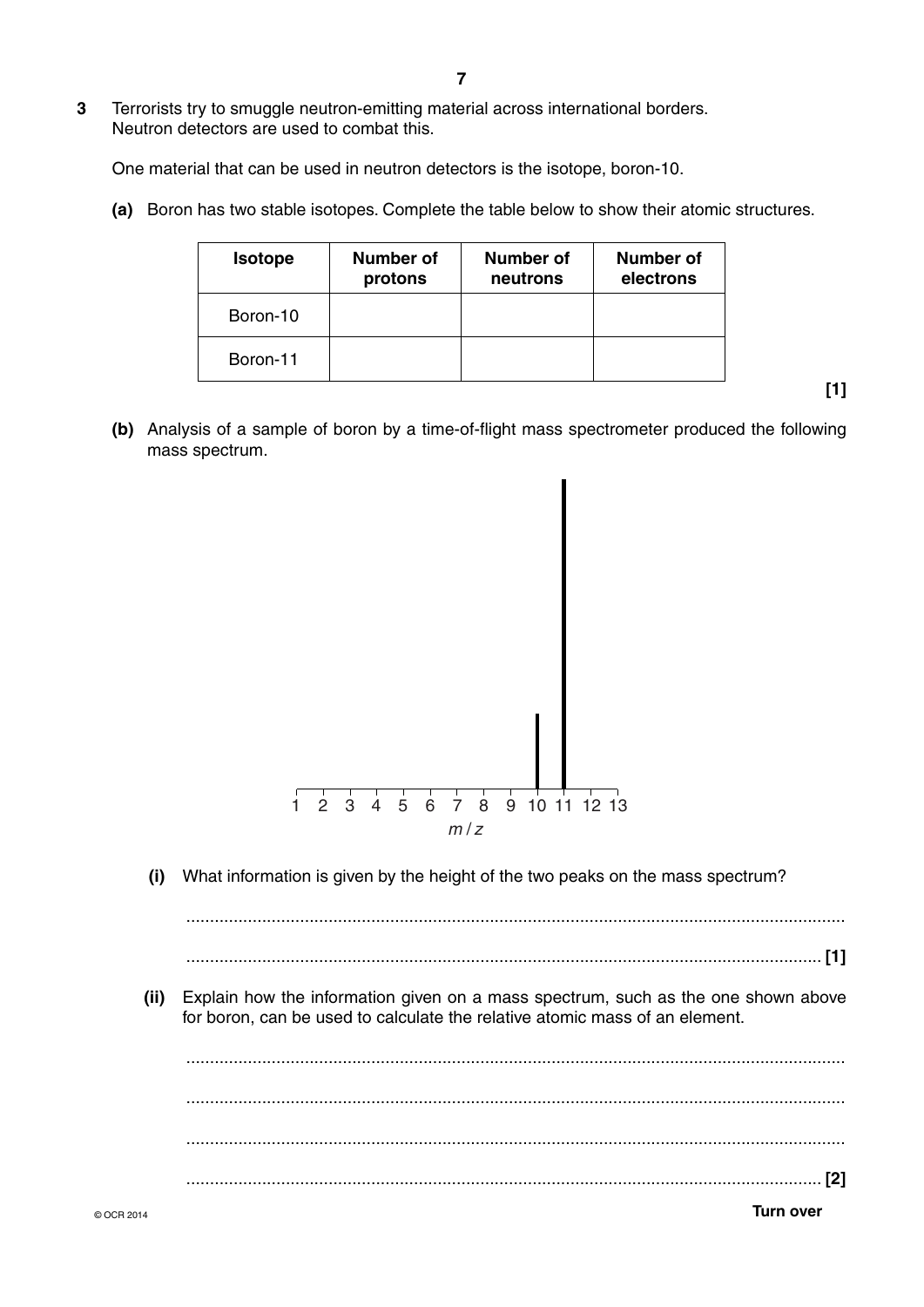**(iii)** A key stage in the operation of a time-of-flight mass spectrometer is the acceleration of positive ions.

Explain how this process allows the instrument to separate ions of different masses.



- **(c)** Neutron-emitting material may also produce ionising radiation consisting of alpha or beta particles.
	- **(i)** Complete the table below by selecting from the following list.

**paper; 4; +2; large; –1; aluminium foil; small; 0**

|                                | Ionising radiation |                |  |  |  |
|--------------------------------|--------------------|----------------|--|--|--|
| <b>Property</b>                | Alpha $(\alpha)$   | Beta $(\beta)$ |  |  |  |
| <b>Relative mass</b>           |                    |                |  |  |  |
| Relative charge                |                    |                |  |  |  |
| Deflection by electrical field |                    |                |  |  |  |
| Stopped by a minimum of        |                    |                |  |  |  |

 **(ii)** A boron-10 nucleus absorbs a neutron and splits into an alpha particle and an isotope of a different element. The alpha particles can then be detected.

Complete the following nuclear equation for this process.

$$
{}_{5}^{10}B + {}_{0}^{1}n \rightarrow \dots \dots \dots + \dots \dots
$$

**[2]**

**[2]** 

 **(iii)** It is difficult to detect smuggled radioactive material using the **direct** emission of alpha or beta particles.

Suggest why this is so.

 ........................................................................................................................................... ...................................................................................................................................... **[1]**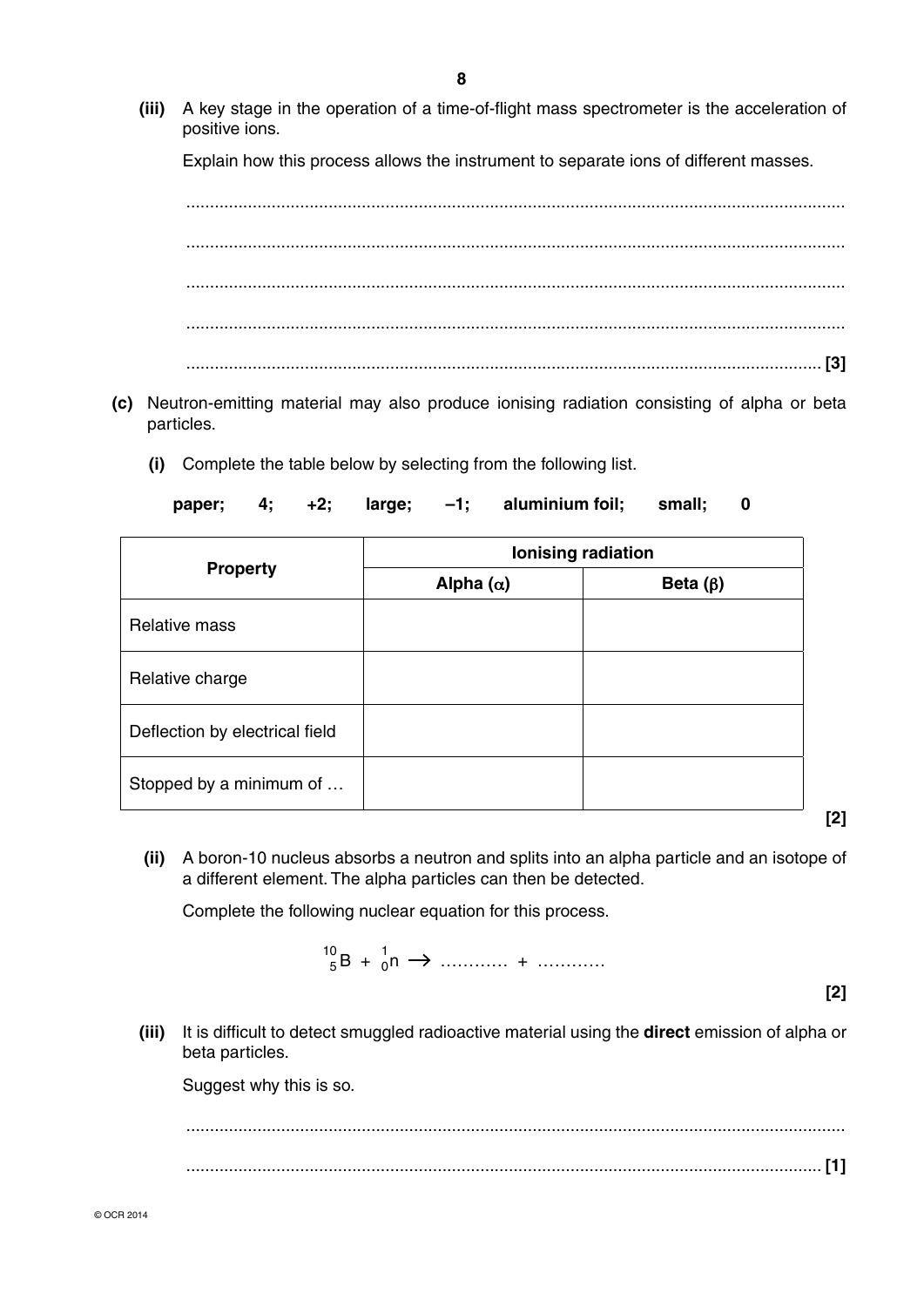**(d)** Another material used in neutron detectors is boron trifluoride, BF<sub>3</sub>.

Draw a '*dot-and-cross'* diagram for BF<sub>3</sub>, showing outer electrons only.

**[2]**

 **(e)** The isotope uranium-235 is present in some radioactive material. This breaks down by alpha decay with a half-life of approximately 700 million years.  **(i)** Explain the term *half-life*. ........................................................................................................................................... ...................................................................................................................................... **[1] (ii)** Radioisotopes such as uranium-235 can be used in the dating of geological material. The final product in the decay of uranium-235 is a stable lead isotope. Explain the principles behind this dating. ........................................................................................................................................... ........................................................................................................................................... ........................................................................................................................................... ...................................................................................................................................... **[2] (iii)** Explain why the long half-life of uranium-235 means it cannot be used in dating **archaeological** material. ........................................................................................................................................... ...................................................................................................................................... **[1] (iv)** The energy released when uranium-235 breaks down in nuclear reactors can be used to generate electricity. Another process releasing energy is nuclear fusion. Explain the process of nuclear fusion. ........................................................................................................................................... ...................................................................................................................................... **[1]**

**[Total: 19]**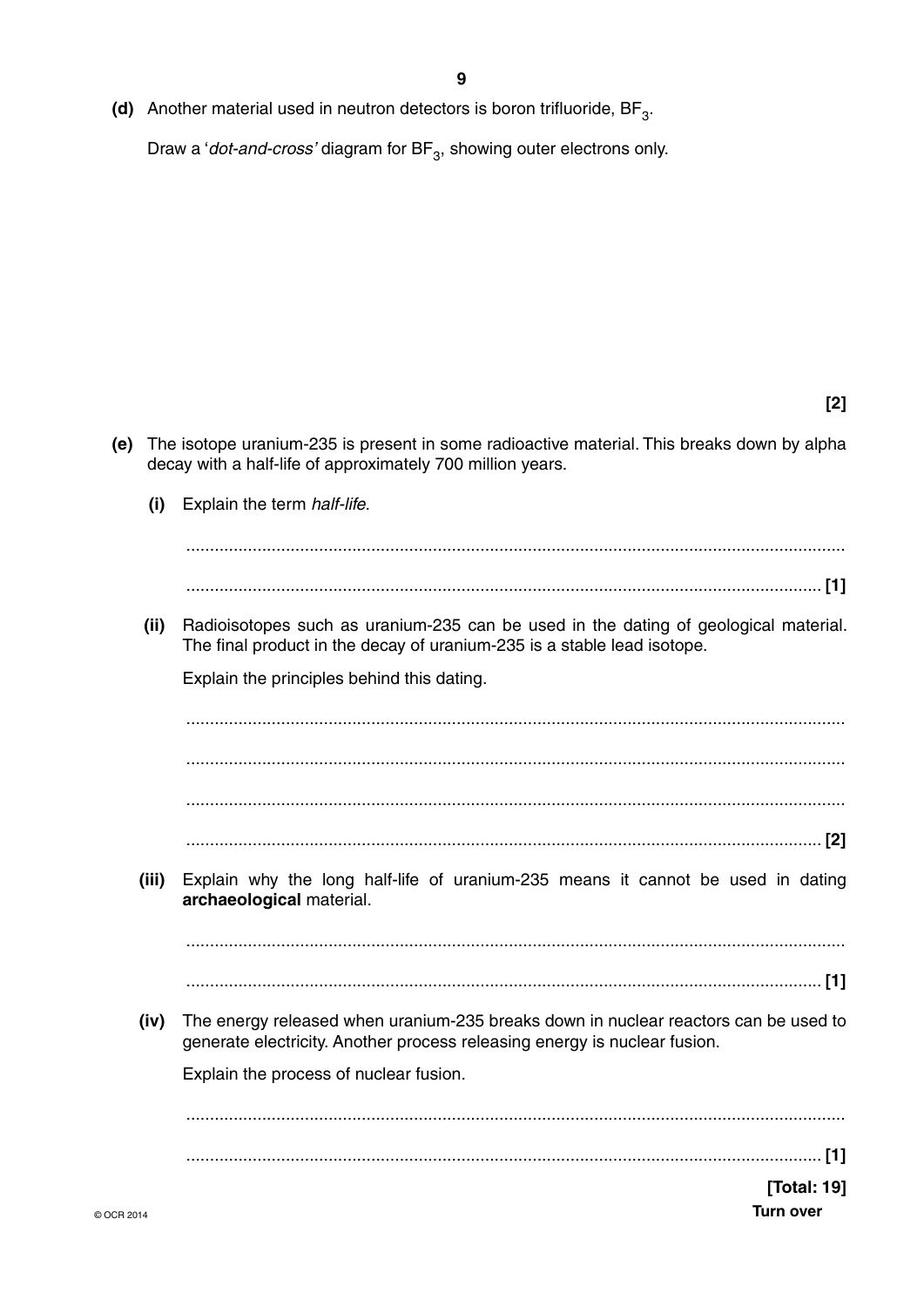- 4 Many children's science kits contain the chemicals 'sodium bicarbonate', NaHCO<sub>3</sub>, and 'citric acid',  $C_6H_8O_7$ . If solid sodium bicarbonate is added to a solution of citric acid, the resulting evolution of gas can be used to 'power' small toys such as boats and cars.
	- **(a)** A student decides to measure the enthalpy change for this reaction using the apparatus below.



 The student adds 12 g of sodium bicarbonate to **excess** citric acid solution. The results are given below.

Mass of solution formed  $= 25.0 g$ 

Starting temperature of solution  $= 22 \degree C$ 

Finishing temperature of solution =  $6^{\circ}$ C

 **(i)** Calculate the energy transferred from the solution.

The solution has a specific heat capacity of  $4.18 \text{ J} \text{g}^{-1} \text{K}^{-1}$ .

energy transferred = ...................................................... J **[1]**

 **(ii)** Calculate the enthalpy change, Δ*H*, per mole of sodium bicarbonate in this reaction. Give your answer, in **kJ**, to **two** significant figures.

Δ*H* = ........................................... kJ mol–1 **[3]**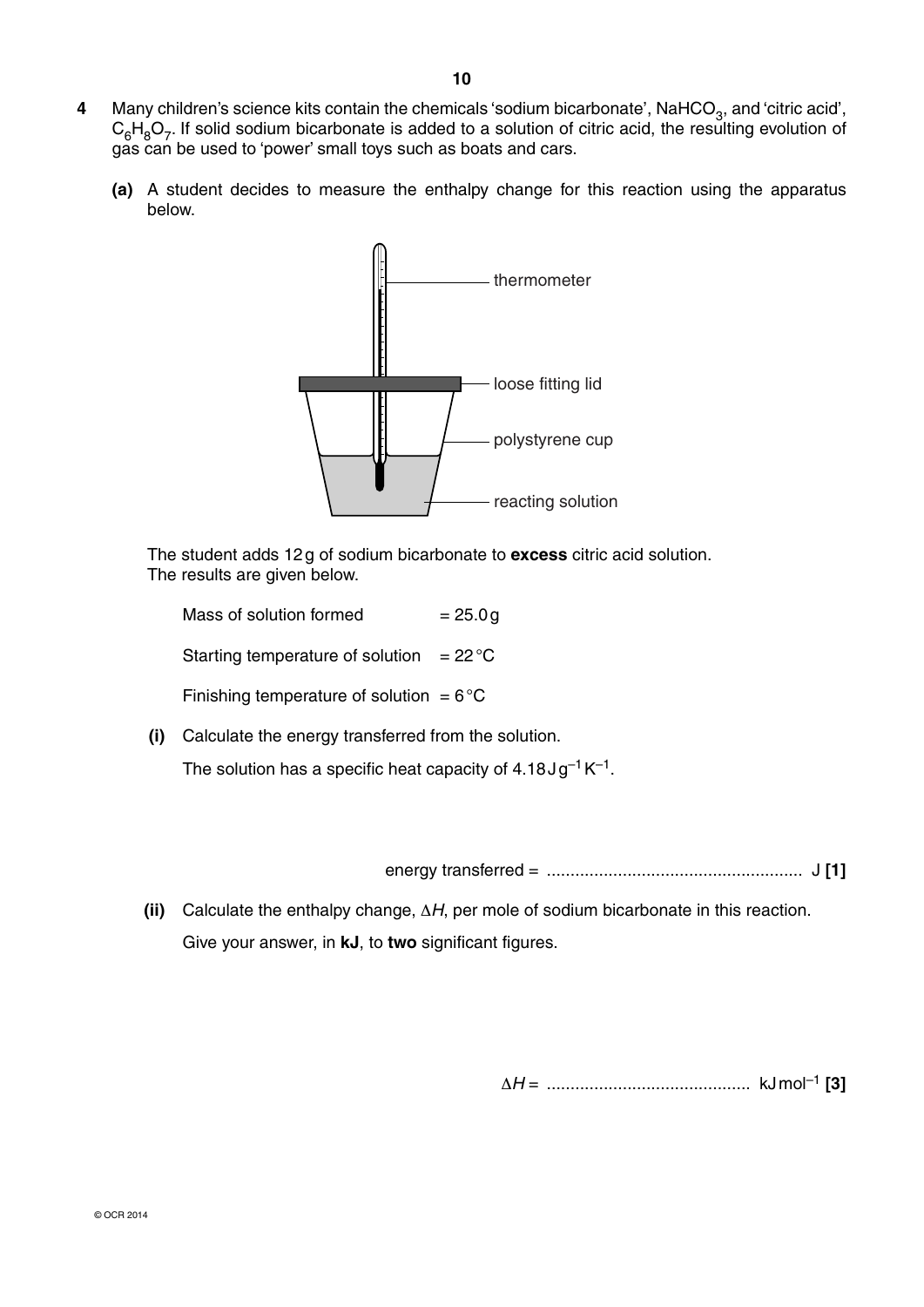**11**

 **(iii)** The answer calculated in **(ii)** is different from the value quoted in data books.

Suggest one limitation in the practical procedure which would lead to the difference.

...................................................................................................................................... **[1]**

 **(iv)** The reaction between sodium bicarbonate and citric acid can be represented by **equation 4.1** below.

 $C_6H_8O_7(aq) + 3NaHCO_3(s) \rightarrow Na_3C_6H_5O_7(aq) + 3CO_2(g) + 3H_2O(l)$  equation 4.1

Calculate the volume of carbon dioxide gas produced, in dm3, in the student's experiment, at room temperature and pressure. Assume none of the carbon dioxide dissolves.

One mole of gas at room temperature and pressure occupies 24 dm3.

volume of carbon dioxide = .................................................. dm3 **[2]**

 **(b)** The enthalpy change of a reaction depends on endothermic and exothermic processes.

Describe, in terms of bonds made and broken, which processes are exothermic and which are endothermic. Explain how the relative values of these processes affect the enthalpy change of the reaction in **equation 4.1**.

 ................................................................................................................................................... ................................................................................................................................................... ................................................................................................................................................... .............................................................................................................................................. **[2] (c)** The reaction represented by **equation 4.1** is accompanied by an increase in entropy. Explain the term *entropy*. Describe the differences in magnitude of the entropy of a solid, a liquid and a gas and use your answers to explain the increase in entropy accompanying this reaction. ................................................................................................................................................... ................................................................................................................................................... ................................................................................................................................................... ................................................................................................................................................... ................................................................................................................................................... .............................................................................................................................................. **[4]**

**END OF QUESTION PAPER**